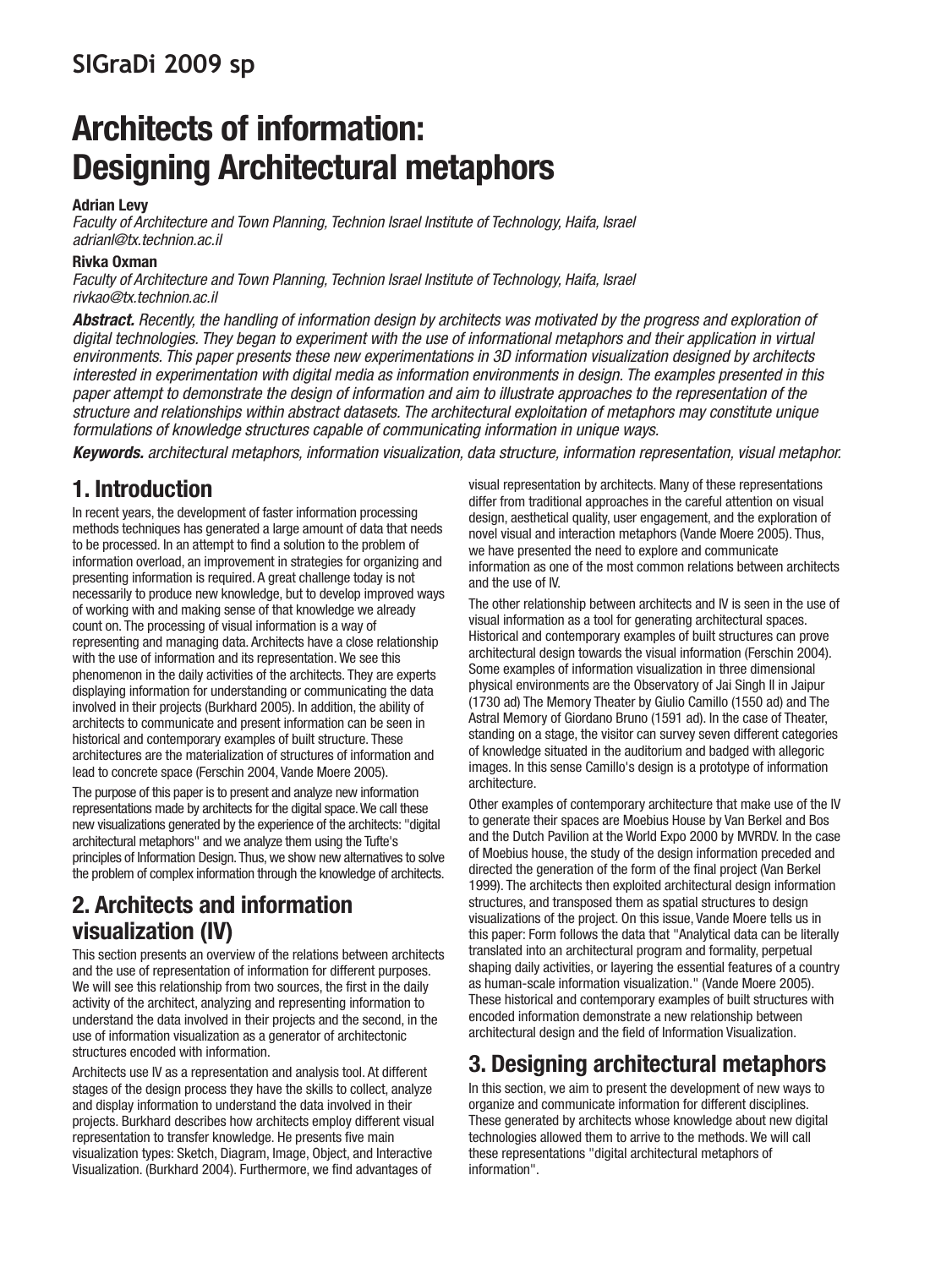The "digital architectural metaphor" in the virtual space comes to exist as a new means to develop in order to structure, content, and communicate information for better understanding. As any visual metaphor, the architectural metaphors try to exploit the unique human ability to organize objects in space, using spatial cognition and perception (Vande Moere 2005). Metaphors in the visual communication field are used to help users understand systems in conceptual terms they already know, by appealing to initial familiarity and experience.

In the following cases, architectural metaphors are designed by architects interested in experimentation with digital media. These architects see information as a raw material (e.g., like a brick) that allows to create spaces, structures, and possibilities for interaction in the digital space (Engeli, 2001, Schmitt, 1999). They apply their skills (e.g., to envision, structure, and think in concepts) to create novel representations, which allow navigation within information or information to be visualized in new ways (Burkhard, 2004).

Besides presenting the examples in this section, we examine in each of them, new ways to represent the principles of Tufte, a major referent in the field of Information Design and Information Visualization. He is the author of several books about data presentation and information graphics (Tufte 1983,1990,1997,2006). Consequently, we relate the architectural metaphors designed by architects with the principles of Tufte.

#### **Architectural Metaphor for Finance: Virtual New York Stock Exchange**

The first example of architectural metaphor is the 3D trade floor visualization (3DTFV) by Asymptote Architecture (1999). The original project created an information space whereupon an abstract representation of the trading floors of the New York Stock Exchange. It was mapped with real time data streams, stock tickers, real-time CNN, three dimensional index charts, and a complex system to oversee technical and business alerts (Delaney, 1999). This example of architectural metaphor was among the first projects that applied the skills of architects to create an appealing and original interactive visualization.

Today, you can navigate through a simplified model of Virtual NYSE on the Internet [http://marketrac.nyse.com/]. This model is accompanied by tables, texts and graphics (Fig.1). Wherefore, we see relation between the metaphorical architecture and one of Tufte's principles, the principle of "Completely integrated words, numbers, images, and diagrams". This combination of multiple visualizations helps the understanding and communication of data from the stock market.

### **Architectural Metaphor for Statistics**

Another example of architectural metaphor is the project designed by the architectural studio MVRDV. This project, called Metacity / Datatown use statistic data of Netherlands. Datatown is a city described as 3D visual information through extrapolation of statistics data (Fig.2). The statistics are used to generate the basis of the new town like a Piet Mondrian's paint. In this way, the basis generated different areas (e.g. living, industry, agriculture, water, and others) that will serve as sectors for different scenarios. Datatown is based upon a series of assumptions. Each sector exists in several variations. They are constructed on a series of what-ifs that embody different conditions. In each of the areas, architects representing different alternatives for the same data. For example, in Living Area for a reserved area of 8206.89 km3, architects represent various 3D models as if they all lived within one massive volume, as if they all lived in free-standing houses on plots, as if they all lived in Barcelona-blocks; and others (Bolt 1999).

In this example of architectural metaphor, the most representative

Tufte's principle is "Show comparisons". Datatown allows users not only to compare data in different sectors, but also view and analyze each sector with different alternatives for the same data. Thus, the accessibility of statistical information using architectural metaphor makes it a useful instrument for extrapolation into three-dimensional visual representation for design study.

### **Architectural Metaphor for Anesthetists**

The next example of architectural metaphor represents physiological data for anesthesiologists. Jim Agutter and Julio Bermudez are the architects who designed this novel representation. They are part of the group Inter-disciplinary Center for the Representation of Multi-Dimensional Information (CROMDI) dedicated to the creation of new visualizations. This group studied that clinicians must observe and integrate information generated by independent sensors to observe significant changes. In order to address this matter, the architects designed two dynamic visual metaphors in a 3D environment. This representation seeks to reduce recognition time for detecting, diagnosing and treating anesthesia-related critical events (Agutter 2000-2005). This display is comprised of two dynamic metaphors. The first one is a red sphere with incorporated cardiac representing variables and the second one is a light green background standing for respiratory variables (Fig.3). Each of the attributes of metaphors (e.g., dimensions, color, saturation, opacity, location,) represents the respiratory or cardiac variables. (e.g.,Stroke Volume, Cardiac Output, and Heart Rate)(Bermudez 2005).



Figure 1. NYSE Marke Trac.



Figure 2. Metacity/Datatown by MVRDV.